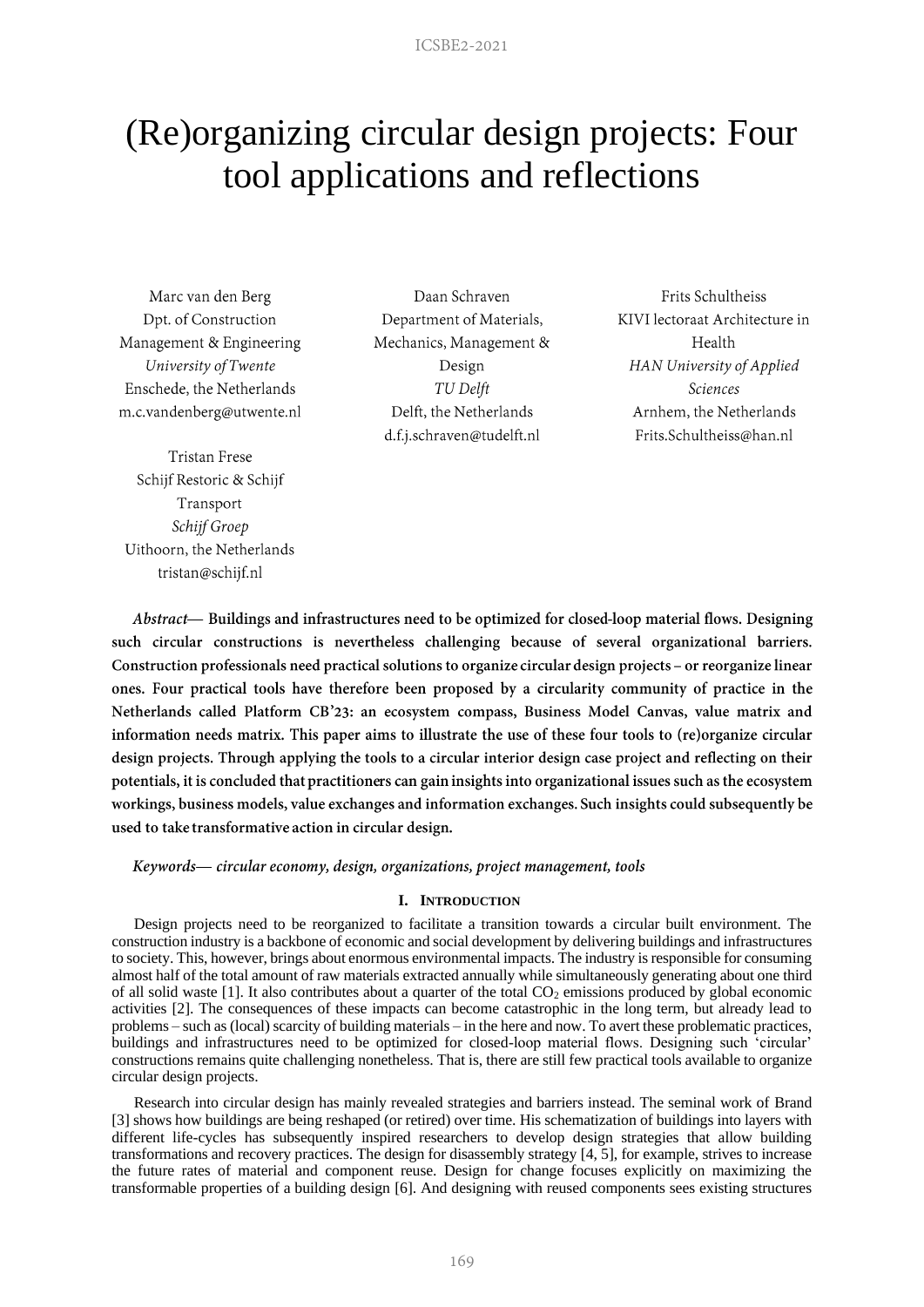as reservoirs of materials that can be mined and put to use again [7]. Implementing such strategies is nothing trivial, a growing body of research into circular design barriers shows [see e.g., 8, 9]. Among the most significant barriers are organizational issues, such as: fragmented construction supply chains, short-termism of clients/developers and a 'silo' approach of undertaking design, construction, facility management and end-of-life activities [10].

This paper therefore aims to illustrate the use of four practical tools for organizing circular design projects. These tools were developed by a working group of Platform CB'23, a circular community of practice in the Netherlands in which the authors actively participated. The paper discusses the workings of this community of practice in detail in the methodology, but first goes on to present a background section on roles and collaboration modes in circular design. The results show the illustrated use of the tools for a real-world project centered around the reuse of reclaimed building materials for a circular interior design. The paper ends with a discussion and conclusion on the potential of these tools for (re)organizing design projects.

#### **II. THEORETICAL BACKGROUND**

The European Commission has expressed its ambition for Europe to become climate-neutral by 2050. As outlined in its Green Deal, the circular economy (CE) is a core pillar of this sustainable transition [11]. Material feedstocks (e.g., recycled or reused) and lower resource demand are essential building blocks for low-carbon industries [12, p.21]. Circularity goals also reverberate in national policies. The Netherlands, for example, aims to realize a fully circular economy by 2050 and set an intermediate goal of 50% reduction primary resource usage for 2030 [13]. In light of such (inter)national ambitions, a community of practice called Platform CB'23 (Circular Construction 2023) was established in The Netherlands. This community of practice aims "to anchor circular thinking and actions in daily construction practice" before 2023. During earlier yearly trajectories, its so-called action teams had co-developed guidelines on various circularity topics, such as measurement tools and material passports. From September 2020 to July 2021, the authors of this article have actively participated in writing a part of the latest guideline on circular design. That guideline proposes, among others, four new tools to (re)organize roles and collaboration modes in design projects for circular buildings or infrastructures. It can be found in full via the website of Platform CB'23 [14]. The four tools are embedded in ongoing scientific debates below.

## *1) Ecosystem compass*

The first tool addresses the need to better understand the organization of ecosystems for circular design. An ecosystem connects firms with disparate capabilities with one another to offer a coherent, customer-facing solution [15]. An ecosystem perspective matches with the prospective of a circular economy and provides an alternative for supply chain or project-based perspectives. The ecosystem requires new roles and new forms of collaboration. That particularly applies to parties that belong to the traditional scoping as they lack concerns, awareness and/or knowledge about closing material flows. In other words, they may find themselves as locked in linear roles and business models [16]. Outside guidance is required to rethink any effective systemic change.

The thought of an ecosystems perspective has inspired such change efforts in various lines of literature, like innovation ecosystems [17] and network approaches [16]. For a meaningful change, an overview is first needed of the potential actors to collaborate with. For example, circular design projects may benefit from atypical input from new firms – such as data miners – or existing ones with new roles – such as demolition contractors that offer design advice [18]. Firms that play a role in circular design, therefore, need to understand who could populate the relevant ecosystem. To this theoretical background, an ecosystem compass was developed in the Platform CB'23 circular design guideline.

#### *2) Business Model Canvas*

The second tool addresses the need to get insights into business models around circular design. Once an ecosystem is mapped, it needs guidance on how to collaborate. Leising et al. [19] describe five steps in their collaboration tool for establishing a circular project: Preparation & Vision development; Involve market  $\&$  supply chain; Process design & collaboration; Business model & implementation; and Usage & prepare for next use. This tool was expanded into a practical steppingstone tool for circular business model development [20]. According to Jonker et al. [21], a circular business model has five aspects: realizing cycles, striving for multiple value creation, choosing an appropriate strategy, shaping the organization between the parties, and developing revenue models (through time or creating value together). Den Hollander [22] distinguishes five types of circular business models for preserving product integrity: classic long life, hybrid, gap exploiter, offering access, and performance. The use of a model depends on the case.

From the above, it can be discerned that two practical traits have to be established for an ecosystem to guide a circular design project. First, it requires for each actor that wishes to contribute to a circular design project, to formulate their value propositions. In contrast with the linear economy, which often emphasizes financial and manufactured values, the circular economy distinguishes six capitals: financial; manufactured; intellectual; human; social and relationship; and natural [23, 24]. Separate actors typically depict these types of value through a Business Model Canvas. This is a conceptualization for a party to create specific values that can be viable and repeated structurally. A business case refers to the viability for a particular product. If a business case is no longer feasible,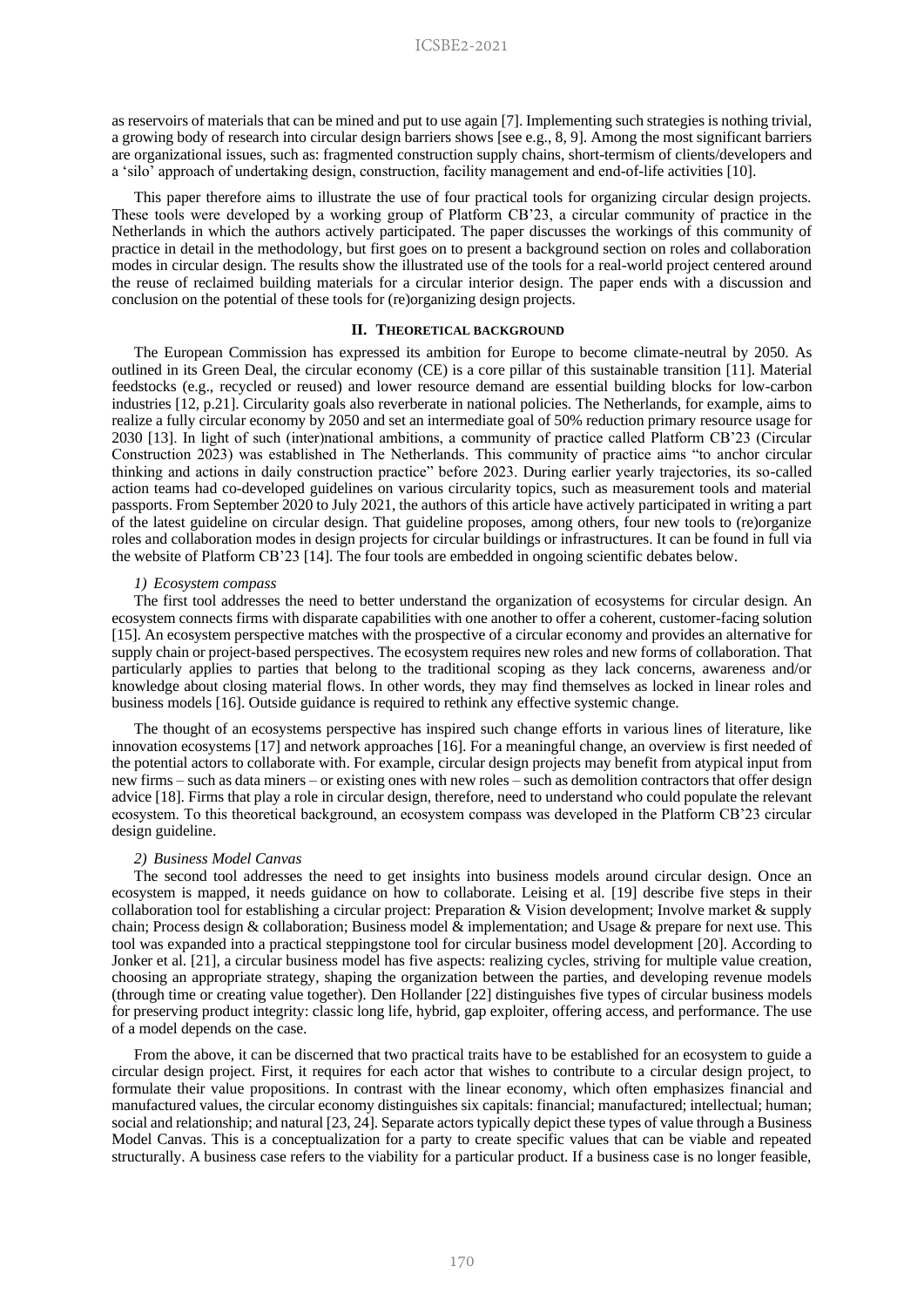the process stops. Several variations of this canvas exist nowadays [see e.g., 25]. The Platform CB'23 guideline describes two types of the Business Model Canvas: one for a newly formed company and one for an existing one.

#### *3) Value Matrix*

The third tool addresses the need to understand how different types of value are exchanged in circular design. A business model is particularly beneficial for single organizations. However, as argued above, circular design projects revolve around many new actors and roles. Therefore, it requires more than simply one business model for a circular design project. Actors in a supply chain have invested roles and dependencies to one another. These bilateral dependencies originate from business model dependencies [16]. Finding these dependencies would be an essential task to forming a productive ecosystem of actors. A company provides value propositions in their business models. Herewith, the value is proposed as a contribution to an ecosystem of actors revolving around the circular design project. In this way, value is a means of exchange between the actors. Value is created from one actor to another, while the receiving actor effectuates the value to their benefit. This applies to various types of value [23, 24]. For example, a contribution with financial value (such as a payment) can be exchanged for a contribution with intellectual value (such as advice). To capture value exchanges in an ecosystem, the Platform CB'23 action team proposed a value matrix tool that logs the value as it is created by one actor and effectuated by another.

#### *4) Information needs matrix*

The fourth tool addresses the need for insights into exchanging information. Previous research has shown that closing materials loops goes hand in hand with ensuring closed-loop information flows [26]. Information originates from processing "data which are relevant, specific, timely and concise" [27]. Common types of information in construction involve drawings, reports or Building Information Models (BIM). Both the quality and quantity of information can be problematic in circular design, given that constructions (and their individual elements) have life-cycles extending for years or even decades. During such timespans, change is the only constant. New regulations come in place, businesses emerge or go bankrupt and consumer preferences follow fashion trends.

Circular design requires different actors to deal with the resulting information imbalances. For managing circular building projects, design firms need information from both previous and later demolition stages [28]. Demolition contractors can inform designers, on the one hand, about the availability and characteristics of recovered building materials and, on the other hand, about the disassemble-ability potential of any future constructions. The Platform CB'23 action team has subsequently proposed a matrix to provide all involved actors an overview of such information needs.

## *Synthesis*

All the aspects taken together, circular design can be seen as a practice with particular organizational challenges. Designing a circular building or infrastructure object needs an ecosystem with actors who create designs with value propositions aimed at keeping resources in the loop. To that end, four practical tools – which target those organizational challenges – have been proposed (Figure 1).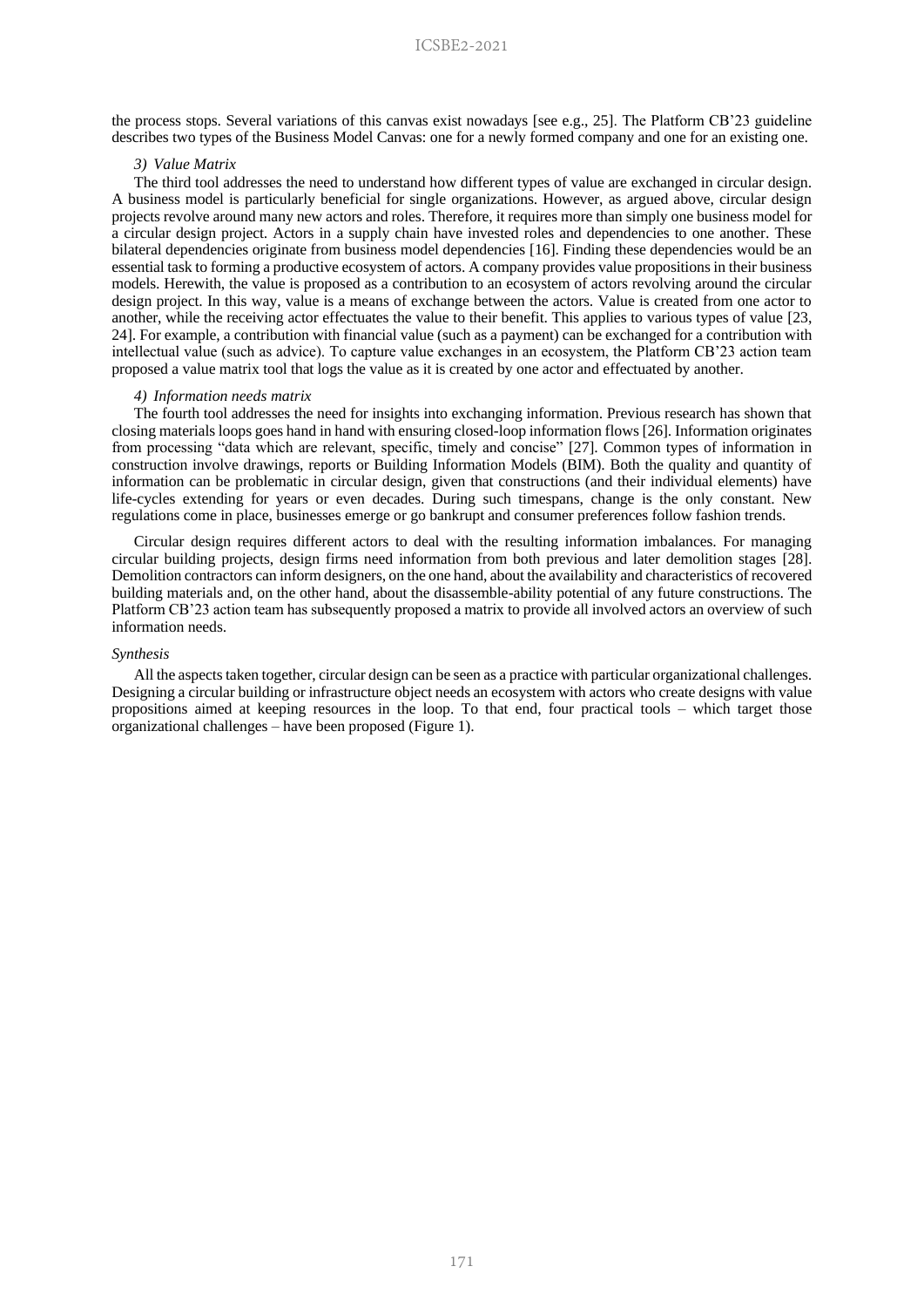

*4) Actor 2 provides information to Actor 3 to benefit a step in the design (e.g., structural strength of new material types)*

Fig. 1. Schematic representation of tools and relationships: (1) a circular design ecosystem with (2) businesses creating value as part of their business models, (3) other firms effectuating that value and (4) information exchanges to benefit the design

## **III. METHODOLOGY**

This paper aims to illustrate the use of four tools to (re)organize circular design projects through applying them to a case and reflecting on their potentials. This section first outlines the workings of Platform CB'23 and the role of the authors in this community of practice. It then presents the rationale for a case-study approach for augmenting our understanding of organizing circular design.

## *A. Context: tools developed by Platform CB'23*

Platform CB'23 is a community of practice committed to fostering the uptake of circularity in the (Dutch) construction industry (see: https://platformcb23.nl/english). It does so by developing knowledge, identifying barriers and putting them on the agenda, and drafting sector-wide working agreements. To that end, diverse industry representatives – such as designers, contractors, suppliers and knowledge institutes – get together in working groups to collaboratively write a guideline on a specific topic. A larger action team regularly provides feedback on intermediate products. Underlying basic principles of these processes are: a transparent process, directed at practicable action and consensus building. The latest guideline on circular design was composed by three working groups [14]. These working groups delivered chapters on: Design Strategies, Roles and Collaboration, and Preconditions.

- 1. Design Strategies describe six relevant strategies that can be applied to include circularity in design projects.
- 2. Roles and Collaboration is about how the composition and organization of design teams changes when incorporating circularity.
- 3. Preconditions discuss the preconditions in the preliminary phase that are essential to make an optimal circular design.

All authors of this paper were members of the second working group. This working group developed the four tools presented in this paper.

## *B. Case selection*

The authors of this paper have extended the previous work of Platform CB'23 by applying the four tools to a small-scale practical case and reflecting on their potentials. A case was selected based on two criteria. First, the case must involve a real-world, small-scale circular design project. Demonstrating the use of the tools can best be done for a project with limited practical complexity – so that changes are possible before scaling up. The minimum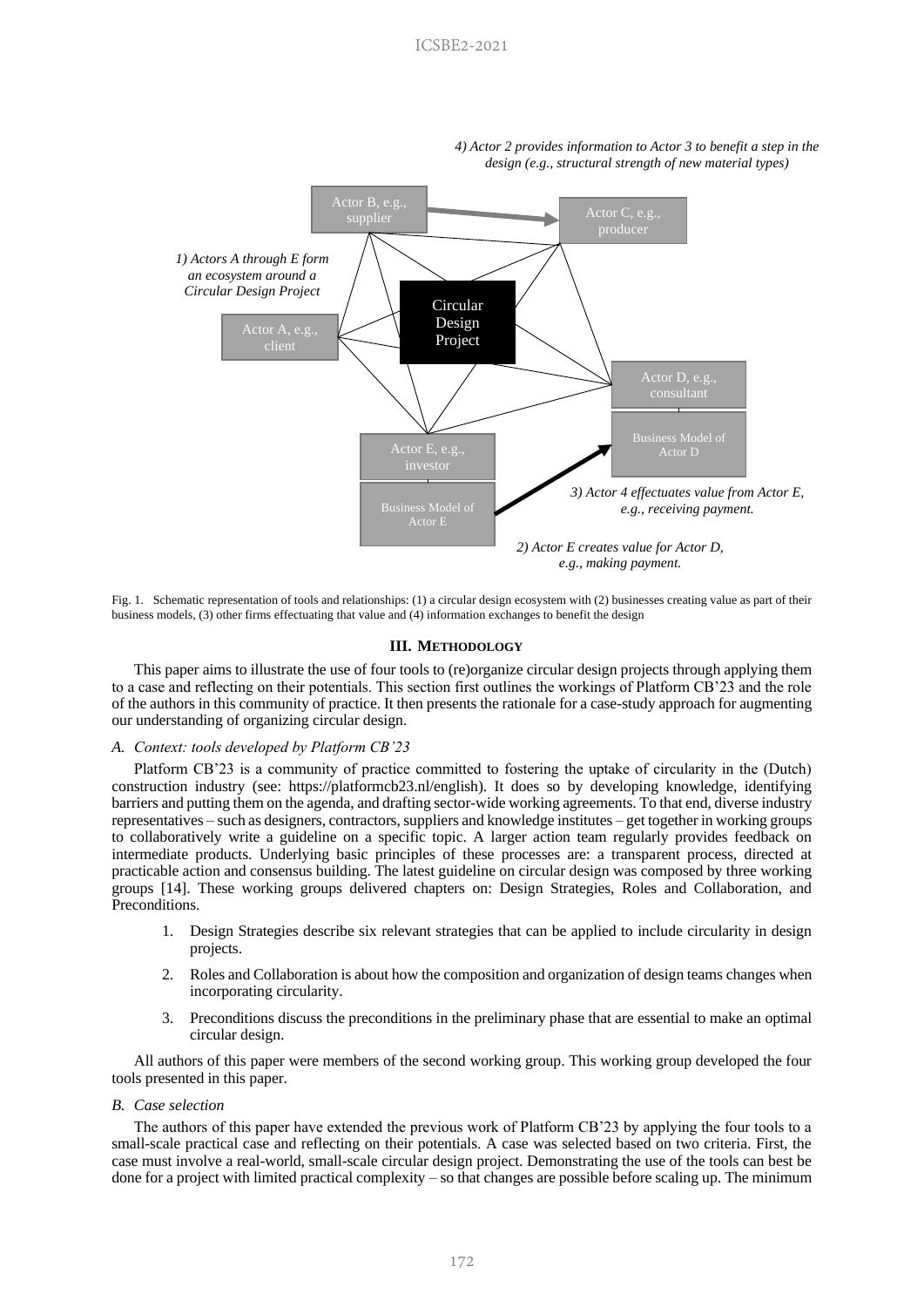number of actors would be two, creating at least one value matrix between two actors. This has the most illustrative power. Second, a case needs ideally an available applicant that can directly fill in the tools about the same project. This would allow for a demonstration of the tools to be shown as a complete case with connected results. Given these two criteria, a project was selected in which the fourth author was directly involved (as an active participant) – and data was thus abundantly available. This project concerned the use of reclaimed building materials for refurbishing an office building at the Media Park in Hilversum, the Netherlands. The tools were (retrospectively) applied to this project intending to illustrate their usages. To minimize potential biases, researcher triangulation was applied by critically discussing and reflecting on the case by all authors [29].

#### **IV. RESULTS**

The selected case project concerned refurbishing an office building (located at the Media Park in Hilversum, the Netherlands) with reclaimed materials. An interior designer was in the lead for this project. The building owner had tasked her with the assignment to create an interior design with a warmer ambience. She wanted to do that in a circular manner. That is, by reusing reclaimed building materials. Therefore, she enquired with a demolition contractor group, a long-term partner, whether there were any suitable, reclaimed materials available. The demolition contractor group consists of several firms specialized in transportation, (reused) materials supply and demolition services.

The reuse supplier received an assignment in 2020 via the interior designer to source reclaimed inner doors and wooden floor coverings (Figure 2). Specifically, this consisted of 72 door parts and 100  $m<sup>2</sup>$  of recovered wood for wall decoration. The demolition contractor had disassembled the floor elements from the deconstruction of a museum depot and put these element in storage; the doors had various origins. The contractor had invited the interior designer to observe and select the stored materials. In addition, it was agreed with the designer that the wooden floor elements had to be refurbished on the visible side through a machine-based brush treatment. The materials were brought to the Media Park by the transportation firm and placed on location with the help of a truckmounted crane. In the end, 26 doors appeared redundant, and these were brought back to the reuse supplier. The project lasted from March 2020 to June 2020. This case provides the backdrop for the (retrospective) application of the four tools.



Fig. 2. Reuse of recovered doors (left) and floors (right) to decorate walls in a circular interior design project (Media Park)

#### *Tool 1: Ecosystem compass*

The goal of the so-called ecosystem compass is to identify which actor in the ecosystem pursues which design strategy at which phase of the project. Four generic types of stakeholder groups are proposed: initiators, advisors, controllers and executors. These categories each have more detailed roles, which is case-dependent and differs per circular design project. The ecosystem compass positions these roles on the vertical axis. At the initiators' side, the (professional) client play an important role in the chosen case. There are also two types of advisors involved: the interior designer and the supplier of materials. As an executor, the demolition contractor is mentioned. The controller role is assumed by the professional client. The executor role is fulfilled by the general contractor and the demolition contractor. The horizontal axes represents the design strategies and project phases. Six relevant design strategies are derived from the circular design guideline:

- Design for prevention;
- Design for reduction;
- Design for reclaimed materials;
- Design with renewable resources;
- Design for future proofness;
- Design for reuse.

The phases are depicted as: the initiative phase, design phase, realization phase, use phase and transition phase. In the end, the compass tells the life of the ecosystem surrounding the circular design project as observed by the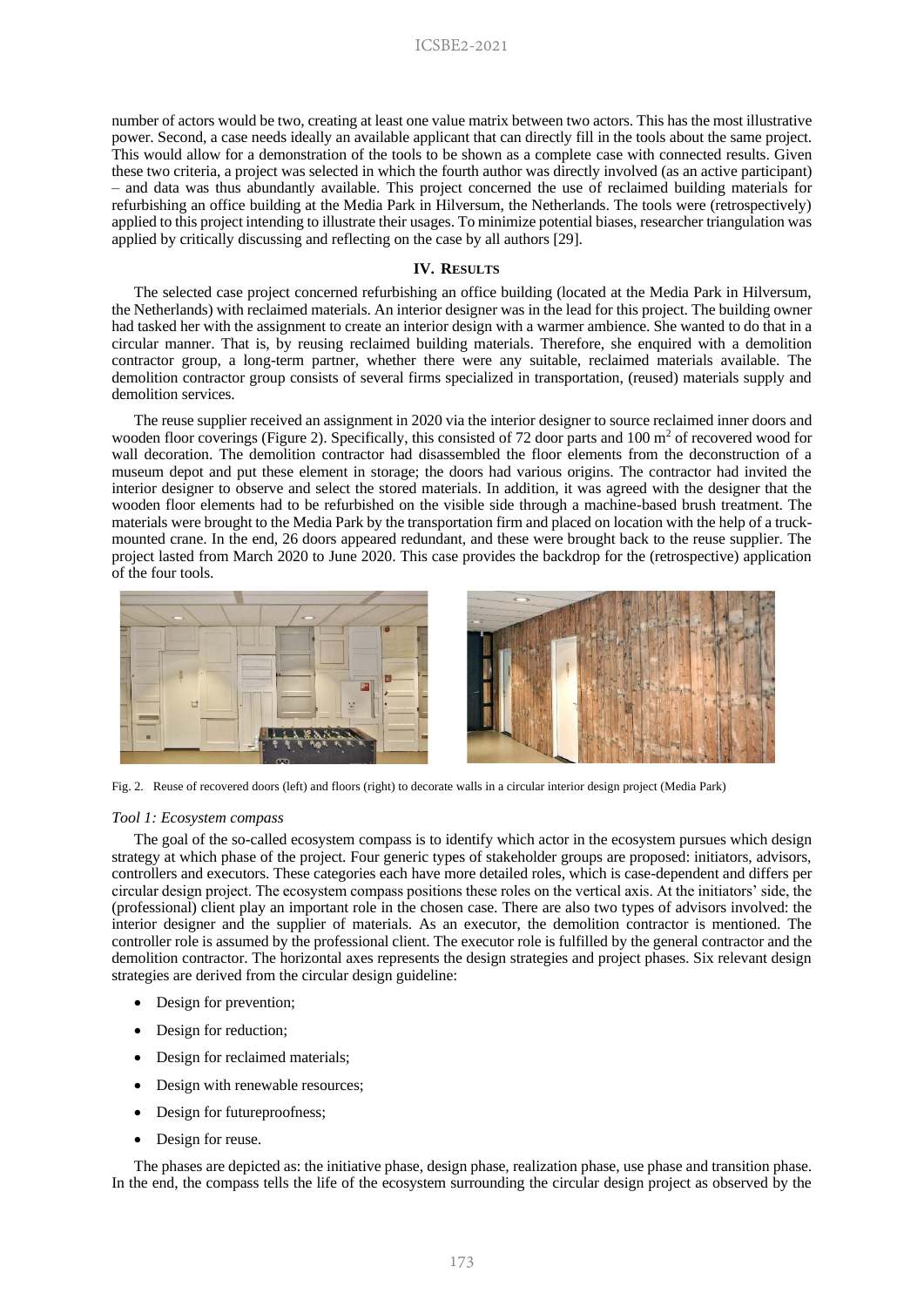cross table. The matrix provides an overview, but the interpretation is more informative, if described by a narrative extracted from this matrix.

## *Application*

The tool has been applied to the case of Media Park Hilversum (Figure 3). With data collected by the active participant, the matrix shows that three (out of six) circular design strategies were focused on. The ecosystem of the Media Park Hilversum project consists of two groups. On the one hand, the initiators and advisors, who pursue specific design strategies on reclaiming materials, future proofing and reuse. On the other hand, the executors and controllers, who have minimal design strategies in mind (only one from the demolition contractor to reuse). Other design strategies, like design for prevention, were overlooked.

Regarding phases, the ecosystem also has two clear groups. The initiator, advisors and demolition contractor (executor) are involved in the early phases of initiation and design. The interior designer remains active throughout the project phases. The professional client becomes active after design in the stage as a controller. It shows that sub-level roles can be the same actual company, but they switch roles at main level. Furthermore, the interior designer takes on two roles simultaneously in the last three phases (controller and advisor). The guideline also put forward a way to visualize the matrix (i.e., in a figure that actually looks like a compass), but that was not done for this case.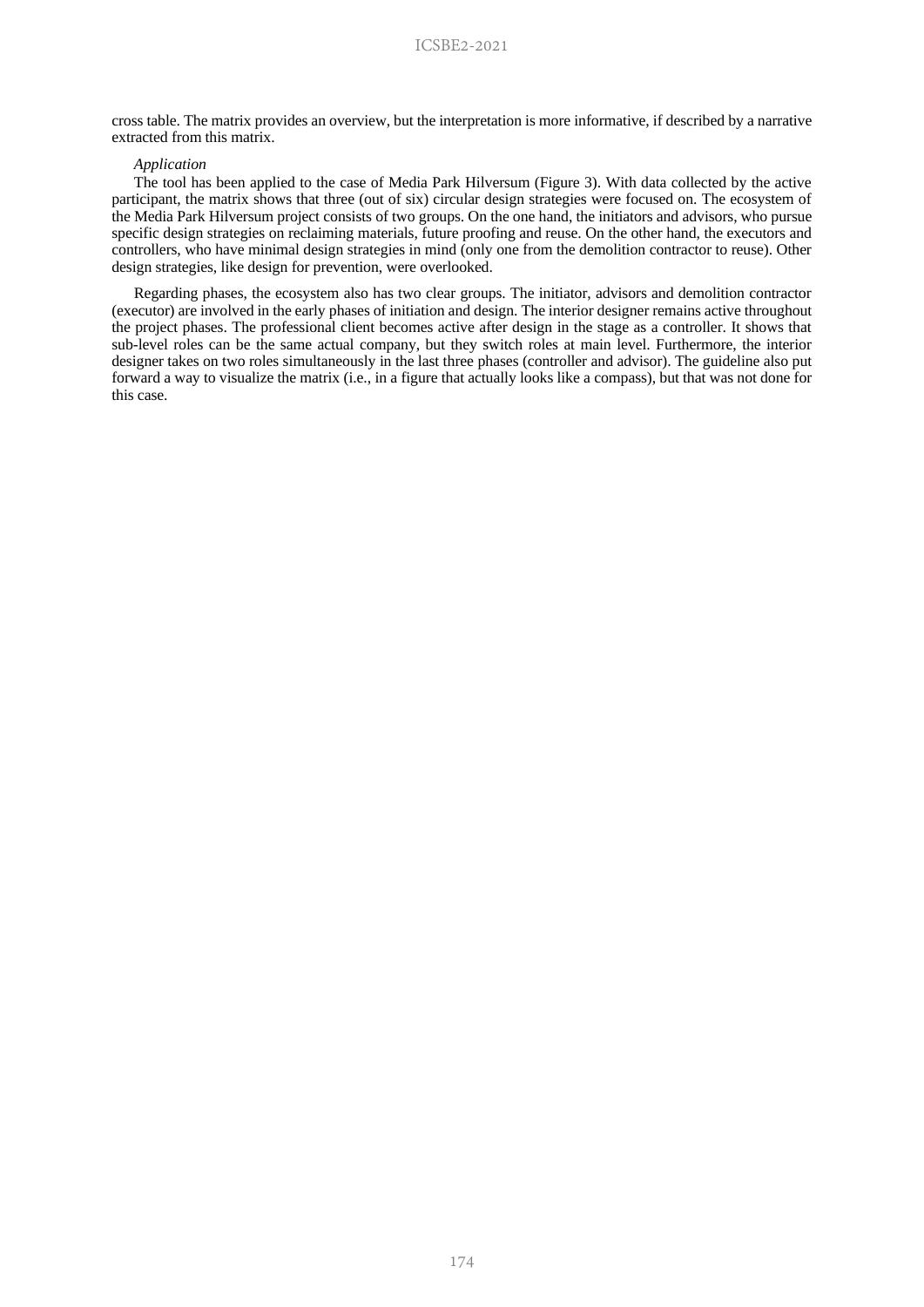| Roles      |                        | Design strategies     |                      |                                 |                                 |                            | Phase            |            |        |             |     |            |
|------------|------------------------|-----------------------|----------------------|---------------------------------|---------------------------------|----------------------------|------------------|------------|--------|-------------|-----|------------|
|            |                        | Design for prevention | Design for reduction | Design with reclaimed materials | Design with renewable resources | Design for futureproofness | Design for reuse | Initiative | Design | Realization | Use | Transition |
| Initiator  | Professional client    |                       |                      |                                 |                                 |                            |                  |            |        |             |     |            |
| Advisor    | Interior designer      |                       |                      |                                 |                                 |                            |                  |            |        |             |     |            |
| Advisor    | Interior designer      |                       |                      |                                 |                                 |                            |                  |            |        |             |     |            |
| Advisor    | Supplier               |                       |                      |                                 |                                 |                            |                  |            |        |             |     |            |
| Executor   | Demolition contractor  |                       |                      |                                 |                                 |                            |                  |            |        |             |     |            |
| Controller | Professional client    |                       |                      |                                 |                                 |                            |                  |            |        |             |     |            |
| Executor   | General contractor     |                       |                      |                                 |                                 |                            |                  |            |        |             |     |            |
| Executor   | Demolition contractor  |                       |                      |                                 |                                 |                            |                  |            |        |             |     |            |
| Controller | Supervisor regulations |                       |                      |                                 |                                 |                            |                  |            |        |             |     |            |
| Controller | Interior designer      |                       |                      |                                 |                                 |                            |                  |            |        |             |     |            |

Fig. 3. Ecosystem compass for circular interior design case (Media Park) with dark grey colors indicating stakeholders' focal design strategies and light grey colors indicating their involvement during specific project phases

## *Reflection*

The compass helps to define which strategies are pursued by which role. It explicates focal design strategies and levels of involvement, which can be useful to set – or reset – project ambitions. The active participant noted that the respondent's company pursued their strategy in the first instance: design for reuse. Interestingly, during the realization phase the company did accompany the interior designer in their mission by exploring more design strategies: refurbishment and harvesting materials. A question that still arose during the compass was: What needs to happen with the insurance of the material value? In this case, in the end the interior designer assumed this role. A practical solution regarding the demountability was by designing the doors to fit mechanically, and not by glue. The floors were also demountable. Regarding the tool itself, the respondent did not experience any problems.

#### *Tool 2: Business Model Canvas*

The Business Model Canvas tool is a table consisting of multiple sections that a company must fill in for its business model to become clear and complete. It starts with describing the circular value proposition of the company in the middle of the table. Then, on the left-hand side, the tool describes all the company's needs to deliver on that promise. The items include: partners, key activities, key resources. On the right-hand side, the wishes of the customer are described. The items here include: client segments, customer relationships and channels. Finally, on the lower bottom, the impact evaluation and cost structure and revenue streams are provided as artefacts of the operation of the business.

#### *Application*

In Figure 4, one exemplary business model is depicted. The overall model is filled in for the general contractor involved in the case project. The business model type that is worked out is the example of a 'classic long life'. The circular value proposition says "deconstruction, transportation, and storage of circular materials". The company had partners in interior design and circular materials miners with hub. The company designed the circular interior with reclaimed doors and wooden floors, specialized deconstruction services and refurbishment as key resources. The company defined its customer as the end user and had a relationship with the end-user through the professional client, website and circular hub. The impact of the project was described in terms of the specification of materials and financial feasibility.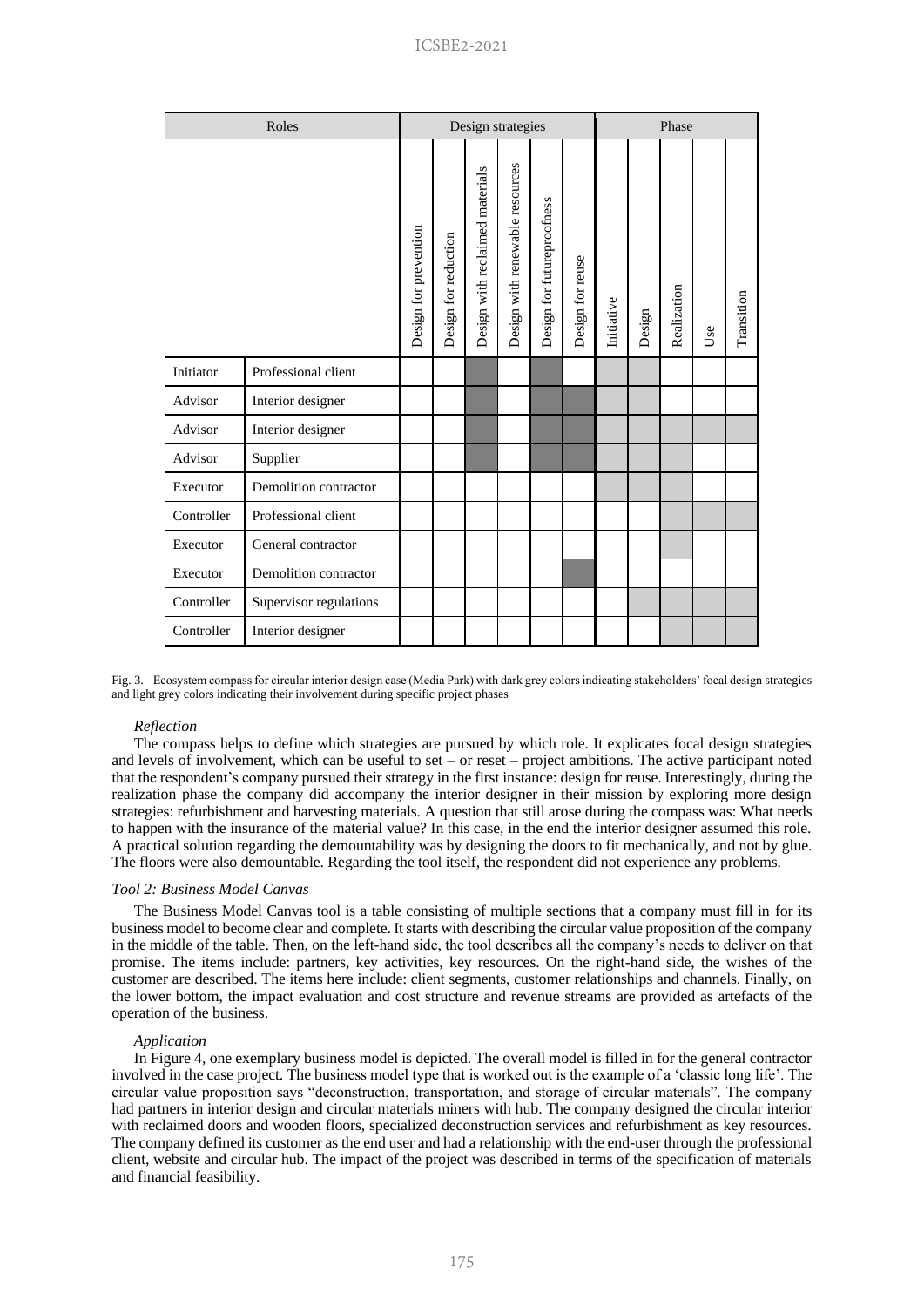| <b>Business Model Canvas for circular design</b><br>(based on: classic long life)                                                                                                                                   |                                                                                                                         | <b>Supplier:</b> demolition<br>contractor           | <b>Receiver:</b><br>professional client                                       | Date/place:<br>Hilversum,<br>2020 |  |  |  |  |
|---------------------------------------------------------------------------------------------------------------------------------------------------------------------------------------------------------------------|-------------------------------------------------------------------------------------------------------------------------|-----------------------------------------------------|-------------------------------------------------------------------------------|-----------------------------------|--|--|--|--|
| <b>Partners:</b><br>Interior designers<br>and circular<br>materials miner<br>with hub                                                                                                                               | <b>Key activities:</b> Designing<br>circular interior                                                                   | Circular value<br>propositions:<br>Deconstruction,  | Customer<br>relationships:<br>professional client                             | Client<br>segments: End-<br>user  |  |  |  |  |
|                                                                                                                                                                                                                     | <b>Key resources: Reclaimed</b><br>doors and wooden<br>floors; Specialized<br>deconstruction services:<br>Refurbishment | transportation and storage<br>of circular materials | <b>Channels:</b><br>website and visit<br>to circular hub                      |                                   |  |  |  |  |
|                                                                                                                                                                                                                     | $Cost structure: Market value + profit$                                                                                 |                                                     | <b>Revenue streams: Based on market</b><br>value, availability and appearance |                                   |  |  |  |  |
| <b>Impact evaluation:</b> Available flooring with specifications (thickness, length and condition) coupled with technical and<br>aesthetic design requirements; financial feasibility depending on cost estimations |                                                                                                                         |                                                     |                                                                               |                                   |  |  |  |  |
|                                                                                                                                                                                                                     | <b>Supply:</b> Reclaimed doors and wooden flooring                                                                      | Integration                                         | <b>Demand:</b> 100 m2 recovered floor<br>parts and 72 recovered doors         |                                   |  |  |  |  |

Fig. 4. Business Model Canvas for a general contractor in circular interior design project (Media Park)

## *Reflection*

The canvas had quite some remaining unknowns for the active participant. Questions arose about who are partners? What are the profits and costs for this case? The revenue stream did lead to a discussion. Especially on this point it was difficult to determine the market value precisely. The respondent could eventually make an educated guess, based on the expertise that he accumulated in the business. Therefore, filling out the canvas was not that difficult from the position of the respondent. Upon review, it was noted that the impact evaluation, but also the circular value proposition, missed other outcome and value types than just financial, like social values.

### *Tool 3: Value matrix*

The value matrix is a matrix that shows the value exchanges between different stakeholders in a circular design project. These stakeholders have different roles that create or effectuate value. On the column side the roles are lined up as parties that receive a specific value after an exchange. These parties are the same for both sides. In the case it was chosen to line up the parties as: the initiator, the advisor, the building contractor and the user. These actors can be categorized into the main roles mentioned above: initiator, advisor, executor and controller. However, the participant deviated slightly from this in the building contractor and user.

#### *Application*

The matrix in Figure 5 contains rich value exchange information. For example, it is shown that the initiator creates financial value for the advisor and contractor; and circular value to the user. As another example, the building contractor delivers value to the initiator by building the parts for easy disassembly later, and delivered value to the advisor by following through on the chosen design.

#### *Reflection*

The value matrix deviates in role description from the compass in this case. This shows that the value matrix requires filling in the details from a higher level of detail, instead of the main class of roles alone. Two types of value exchange were recognized the most in this case: financial value and circular proposition value. Financial value is provided as profits, and circular value is defined more at a surface level as the known descriptions of the design strategies or some solutions. The effect side of the value description is not yet noted.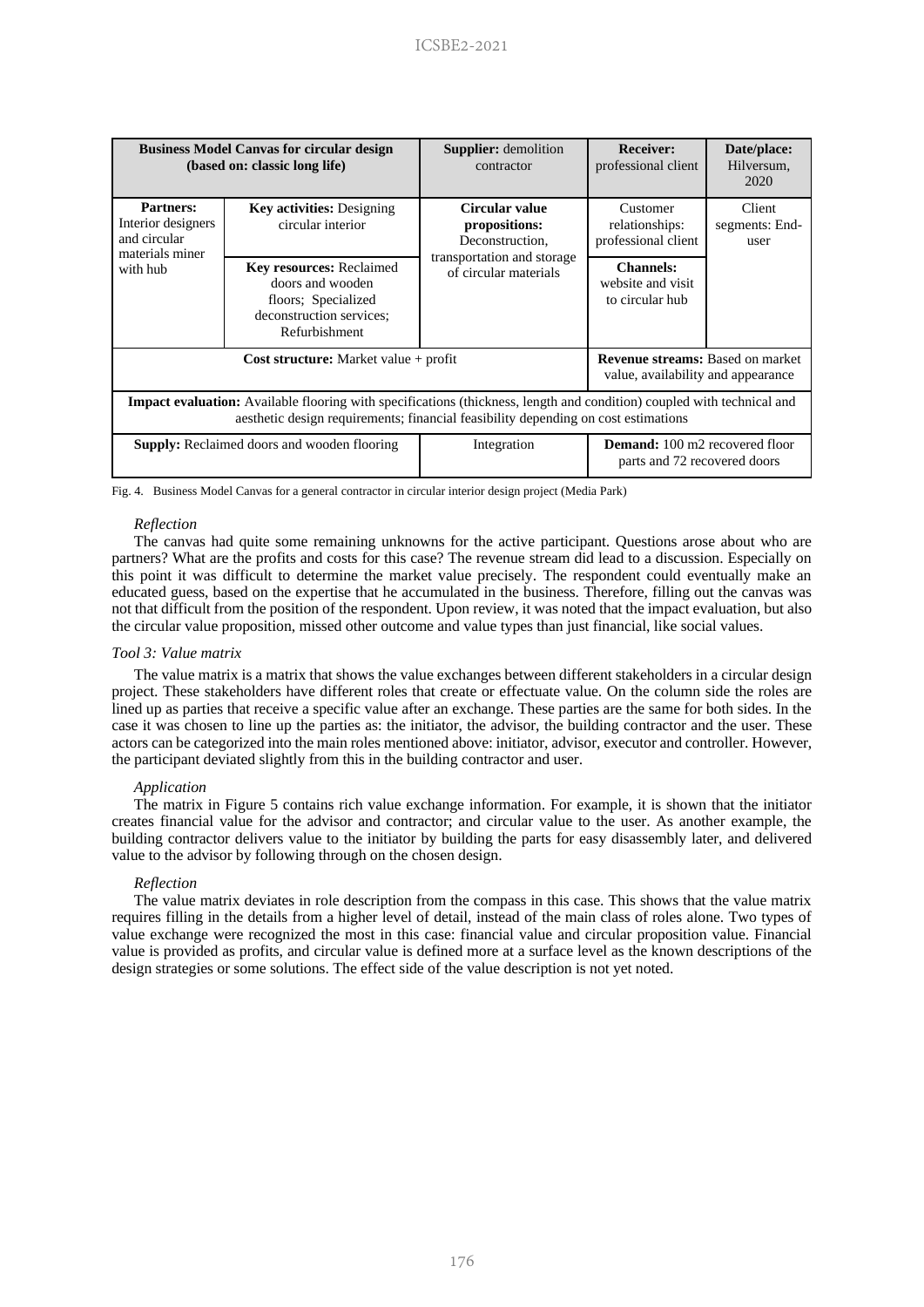|                   |                    | Value effectuation for                                                                                       |                                                       |                                                                                                                 |                                                                |  |  |  |
|-------------------|--------------------|--------------------------------------------------------------------------------------------------------------|-------------------------------------------------------|-----------------------------------------------------------------------------------------------------------------|----------------------------------------------------------------|--|--|--|
|                   |                    | Initiator                                                                                                    | Advisor/Designer                                      | General contractor                                                                                              | End-user                                                       |  |  |  |
| Value creation by | Initiator          |                                                                                                              | Financial profit<br>for research,<br>advice & design  | Financial profit<br>for reuse                                                                                   | Usage of a circular<br>office (commercial-<br>marketing) value |  |  |  |
|                   | Advisor/Designer   | Building with<br>circular materials<br>$(status) +$<br>financial profit for<br>material after<br>disassembly |                                                       | Possibility and<br>experience to<br>build with<br>reclaimed<br>$materials +$<br>marketing &<br>commercial value | Design for multi-<br>functional usage                          |  |  |  |
|                   | General contractor | <b>Building</b> for<br>disassembly                                                                           | Value through<br>correct fulfillment<br>of the design |                                                                                                                 |                                                                |  |  |  |
|                   | End-user           | Fulfill the<br>negotiated<br>preferred wishes<br>$+$ rental contract                                         | Maintenance of<br>the new interior                    |                                                                                                                 |                                                                |  |  |  |

Fig. 5. Value matrix for circular interior design project (Media Park)

#### *Tool 4: Information needs matrix*

The information needs matrix plots both supply and demand for circular design information in a matrix. All actors from the circular design ecosystem are plotted both on the horizontal and the vertical axes, representing supply respectively demand. The cells in the matrix indicate what type of information needs to be exchanged. Through color coding those cells, the preferred information exchange format – like drawing, report or Building Information Model – could (optionally) be visualized. The information exchange matrices can be made at the start (kick-off) of a project and then regularly repeated during subsequent design project phases.

#### *Application*

The information exchange matrix in Figure 6 shows essential types of information that different actors require in the case project. Depending on their role and position in the circular design ecosystem, the involved organizations have different information needs. The materials supplier, for example, needs information regarding the availability of recovered materials. This party can get that information from the demolition contractor who, in turn, needs to get the design brief from the interior architect. The matrix also reaffirms the key interior architect as a key player: she requests information from all other disciplines and eventually hands over the processed information to the client.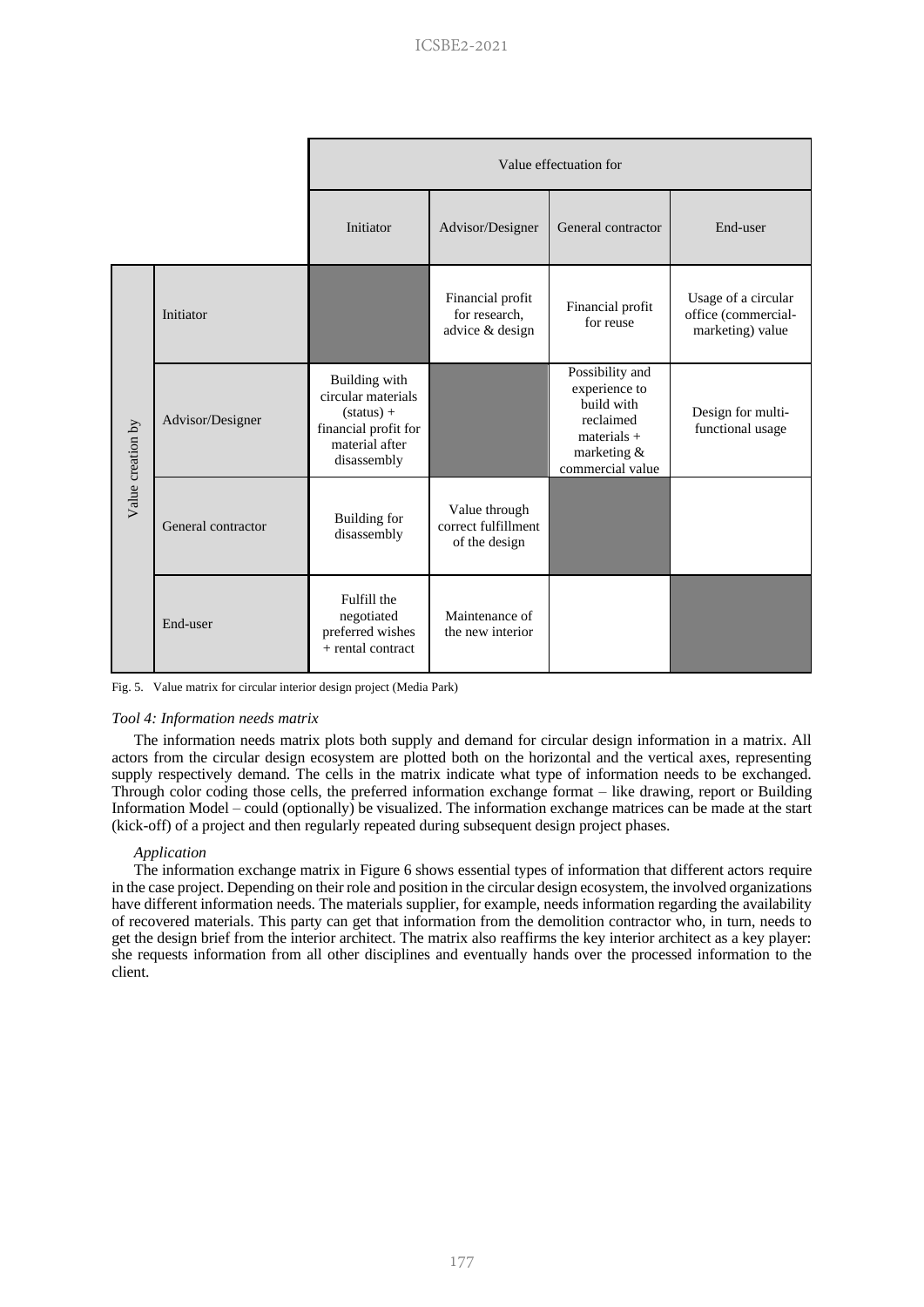| Actor              |                           | Information supply  |                                                                  |                                                       |                                                                          |                                               |                                                  |                                         |  |  |
|--------------------|---------------------------|---------------------|------------------------------------------------------------------|-------------------------------------------------------|--------------------------------------------------------------------------|-----------------------------------------------|--------------------------------------------------|-----------------------------------------|--|--|
|                    |                           | Client              | Interior<br>architect                                            | Demolition<br>contractor                              | Materials<br>supplier                                                    | Structural<br>engineer                        | Supervisor<br>regulations                        | General<br>contractor                   |  |  |
|                    | Client                    |                     | Final design,<br>cost<br>estimation<br>and project<br>management | Materials<br>specifications                           |                                                                          |                                               |                                                  |                                         |  |  |
| Information demand | Interior<br>architect     | Plans and<br>budget |                                                                  | Reusability<br>and<br>disassemble-<br>ability         | Availability,<br>specifications<br>and<br>refurbishment<br>possibilities | $As-is$<br>conditions<br>and<br>possibilities | Requirements<br>from rules<br>and<br>regulations | Assemble-<br>ability<br>possibilities   |  |  |
|                    | Demolition<br>contractor  |                     | Design brief                                                     |                                                       |                                                                          |                                               |                                                  |                                         |  |  |
|                    | Materials<br>supplier     |                     | Design brief                                                     | Availability<br>of recovered<br>materials             |                                                                          |                                               |                                                  | Wishes<br>assembly for<br>refurbishment |  |  |
|                    | Structural<br>engineer    |                     | Wishes and<br>building<br>characteristics                        | Dis- and re-<br>assemble-<br>ability<br>possibilities | Ownership<br>and use of<br>materials                                     |                                               | Requirements<br>from rules<br>and<br>regulations |                                         |  |  |
|                    | Supervisor<br>regulations |                     | Future plans                                                     |                                                       |                                                                          |                                               |                                                  |                                         |  |  |
|                    | General<br>contractor     |                     | Design brief                                                     |                                                       |                                                                          |                                               |                                                  |                                         |  |  |

Fig. 6. Information needs matrix for circular interior design project (Media Park)

#### *Reflection*

The matrix was seen as a helpful tool to understand information flows in the project. It could be used to formulate agreements about information management. It was, however, also recognized that information does not only originate from other actors. For example, for reusing materials from the depot in the office building, it is necessary to understand the current conditions of those materials (as-is). The origin of that information is thus the building – with its materials – itself. The matrix is, however, limited to actors in the circular design project. The tool can nonetheless illustrate the flows of information in the project.

#### **V. DISCUSSION**

This paper has illustrated the use of four practical tools to (re)organize circular design projects. In the past few years, interest into circularity has proliferated among policy-makers, practitioners and researchers – yet particularly in Europe and China. Circularity is a core part of the European Commission's Green Deal, for example. Such increased interests have spurred research and development efforts around the globe, most notably to identify design strategies and systemic barriers. Relatively little scientific attention has been paid to better understand how practical tools can support (re)organizing circular design projects. This paper has attempted to address that gap.

Four tools were presented: an ecosystem compass, Business Model Canvas, value matrix and an information needs matrix. These tools had been developed by Platform CB'23, a circularity community of practice in the Netherlands in which the authors actively contributed. The tools aim to provide practical guidance in circular design projects. The ecosystem compass does so by plotting (potential) project partners in a matrix and indicating both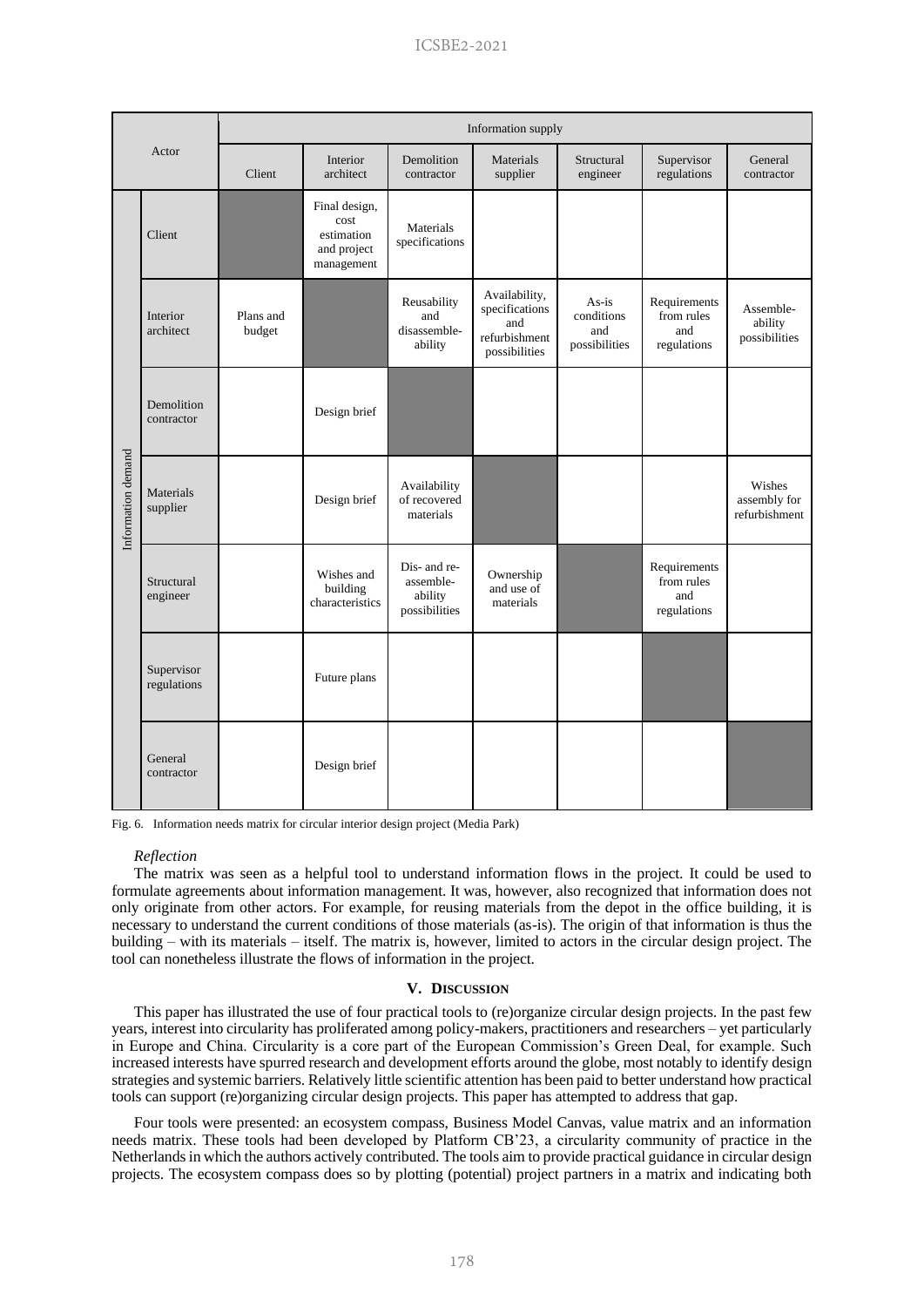their focal design strategies and the project phase they can contribute most. The business model of any firm in that ecosystem can be depicted in a Business Model Canvas, which structures the firms' activities around a circular value proposition. The value is not only limited to finances, but also extends to manufactured, intellectual, human, social and relationship, and natural capital values [23, 24]. The value matrix plots how different firms create and effectuate such values. The information needs matrix is similar of structure and provides insight into how circularity-related information is exchanged between various parties. These tools complement earlier circularity works – such as an empirically-based collaboration tool [19] or CE strategies and implementation databases [30] – with a focus on organizational aspects of design projects.

The tools were applied to a real-world case project and then reflected upon. The project covered the interior design of a refurbished office building at the Media Park in Hilversum, the Netherlands. Though this project was considered 'circular', the ecosystem compass highlighted that only three (out of six) circular design strategies were targeted: design with reclaimed materials, design for futureproofness and design for reuse. Other opportunities for circular design, such as design with renewable resources, had been overlooked. The tool also confirmed that the interior designer had a key role in the project and that the involvement of most other firms, such as the general contractor, was limited to one life-cycle phase. This may explain why that general contractor had adopted the archetype business model "classic long life" [22]: by creating value with a long lifetime potential, it can minimize its involvement in other life-cycle phases. The value matrix captured exchanges of different types of value as well, although still with a predominant focus on financial values. It appears more difficult to make other types of value tangible. Furthermore, applying the information needs matrix to the case revealed that information is not only exchanged between different organizations. For example, to advise on reuse potentials, the demolition contractor needed to get information about the as-is conditions of the office building – a "non-human actor" in actor-network theory [31]. Following that theory, the building also possesses agency within the network (or ecosystem) and has rights and responsibilities on its own. The idea of attributing identity to materials has previously been manifested in the concept of a material passport [32]. We complement that they are also suppliers of information that could be added to the information needs matrix.

The paper is subject to several limitations that point to future research directions. First, the four tools were applied to a case retrospectively. This means that it is still unknown how and to what extent they can improve circular design processes. More research should therefore implement applications of the four tools in actual projects and record the impacts. Second, the authors' involvement in compiling the tools (as part of Platform CB'23) and one of the authors' participation in the case project may have led to certain biases. Even though the scope of our work has been clarified and researcher triangulation was applied, it is possible that others could derive different insights. It is thus recommended to further validate our results through testing the tools in more and other settings, particularly with practitioners without any stake in (or knowledge about) them. Third, the synthesis of the tools has been tested insufficiently. Four problems motivated the development of the tools, but little remains known about whether these are the most prominent ones for practice or not – and whether they altogether provide a recipe for circularity successes. Future studies should thus investigate in more depth what the most prominent problems are and how the combined tools (in sort of a toolbox) could contribute to resolving those.

#### **VI. CONCLUSION**

Organizational issues are among the greatest barriers for realizing circularity targets through design. This paper has introduced four new tools for dealing with such barriers. These tools include: an ecosystem compass (to map design strategies over project phases), a Business Model Canvas (to represent a business model), a value matrix (to explicate value exchanges) and an information needs matrix (to explicate information exchanges). These tools had previously been developed by a working group of the Dutch community of practice Platform CB'23. This research offers a next step by applying the tools to a real-world case project and reflecting on their potentials. Even though actual effects remain unclear, it is concluded that the tools can offer insights into organizational issues such as the ecosystem workings, business models, value exchanges and information exchanges. Practitioners could use such insights to take action and (re)organize their circular design projects.

## **ACKNOWLEDGMENT**

The four tools presented in this paper have been developed by a working group of Platform CB'23 (in which the authors took part) and improved with feedback from a wider action team. The authors express their gratitude to the other working group members as well as the action team.

## **REFERENCES**

1. Cheshire, D., *Building Revolutions: applying the circular economy to the built environment*. 2016, Newcastle upon Tyne: RIBA Publishing.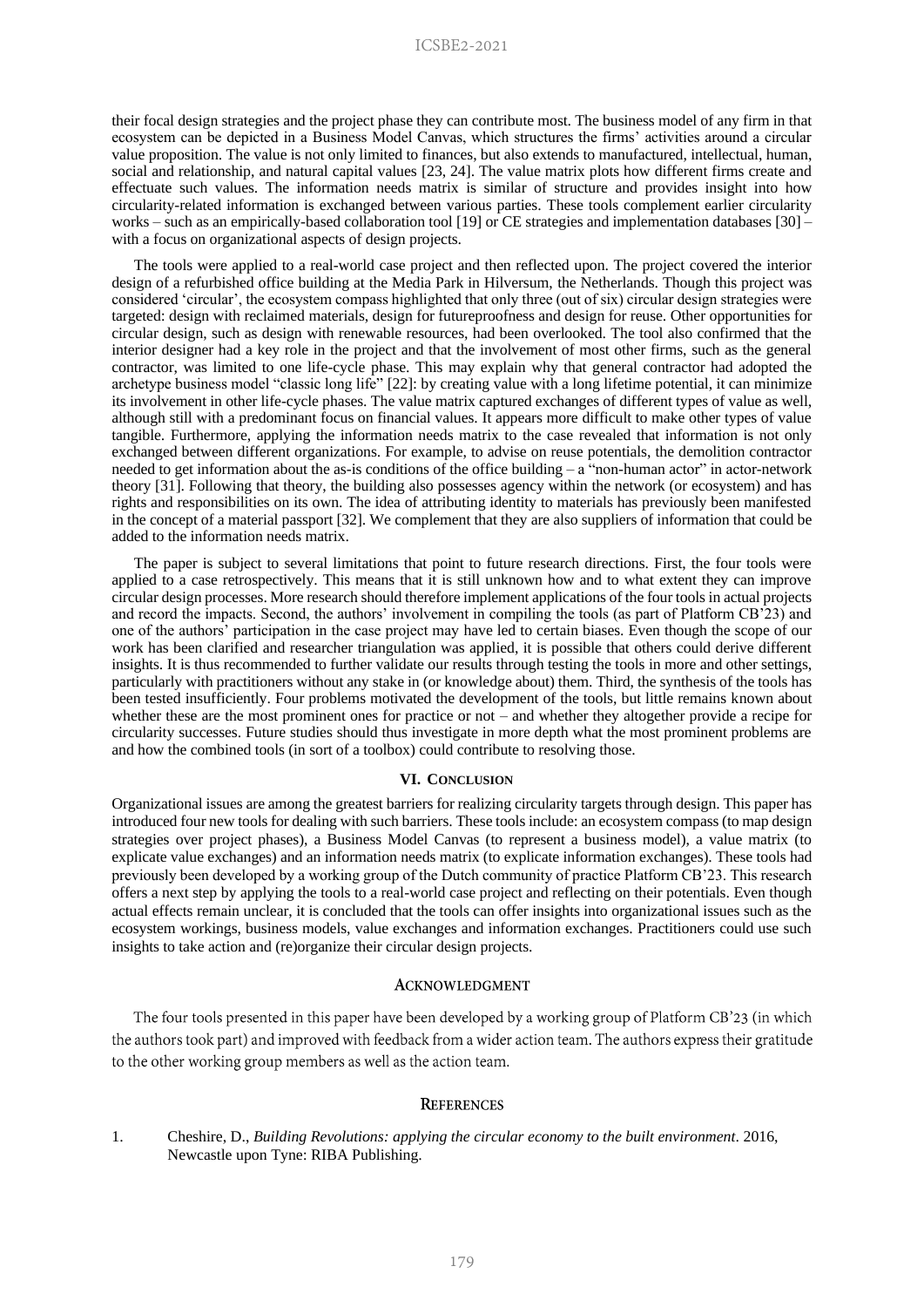- 2. Huang, L., et al., *Carbon emission of global construction sector.* Renewable and Sustainable Energy Reviews, 2018. **81**: p. 1906-1916.
- 3. Brand, S., *How buildings learn: What happens after they're built*. 1994, New York: Penguin.
- 4. Durmisevic, E., *Transformable building structures: Design for disassembly as a way to introduce sustainable engineering to building design & construction*. 2006, Delft University of Technology: Delft.
- 5. Crowther, P., *Design for Disassembly.* BDP Environment Design Guide, 1999.
- 6. Vandenbroucke, M., *Key principles of 'Design for change'*, in *Design, dimensioning and evaluation of demountable building elements*. 2016, Vrije Universiteit Brussel: Brussels, Belgium.
- 7. Gorgolewski, M., *Designing with reused building components: some challenges.* Building Research & Information, 2008. **36**(2): p. 175-188.
- 8. Debacker, W. and S. Manshoven, *Synthesis of the state-of-the-art: Key barriers and opportunities for materials passports and reversible building design in the current system*, in *Buildings As Material Banks*. 2016.
- 9. Van den Berg, M., H. Voordijk, and A. Adriaanse, *Circularity challenges and solutions in design projects: An action research approach*, in *35th ARCOM Conference*. 2019: Leeds, UK. p. 32-42.
- 10. Adams, K.T., et al., *Circular economy in construction: current awareness, challenges and enablers.* Proceedings of the Institution of Civil Engineers - Waste and Resource Management, 2017. **170**(1): p. 15-24.
- 11. Núñez Ferrer, J. and C. Stroia, *An innovation policy to meet the EU's Green Deal Circular Economy goals*. 2020: Brussels.
- 12. Elkerbout, M., et al., *European Green Deal: Towards a resilient and sustainable post-pandemic recovery*. 2021: Brussels.
- 13. Dijksma, S.A.M. and H.G.J. Kamp, *A circular economy in the Netherlands by 2050: Government-wide programme for a circular economy*. 2016, The Ministry of Infrastructure and the Environment and the Ministry of Economic Affairs.
- 14. Platform CB'23. *Leidraad circulair ontwerpen: Werkafspraken voor een circulaire bouw*. 2021; Available from: https://platformcb23.nl/images/leidraden/PlatformCB23\_Leidraad\_Circulair-Ontwerpen\_versie1.pdf.
- 15. Johnson, M., et al., *Reconciling and reconceptualising servitization research: drawing on modularity, platforms, ecosystems, risk and governance to develop mid-range theory.* International Journal of Operations & Production Management, 2021(ahead-of-print).
- 16. Schraven, D., et al., *Circular transition: Changes and responsibilities in the Dutch stony material supply chain.* Resources, Conservation and Recycling, 2019. **150**: p. 104359.
- 17. Vlaming, A., *The role of partnering in the transition to a circular economy in the Dutch infrastructure sector*. 2018, TU Delft: Delft.
- 18. Osaily, Y., et al., *Exploring the value of demolition contractor involvement at the design stage of construction*, in *35th ARCOM Conference*. 2019: Leeds, UK. p. 334-343.
- 19. Leising, E., J. Quist, and N. Bocken, *Circular Economy in the building sector: Three cases and a collaboration tool.* Journal of Cleaner Production, 2018. **176**: p. 976-989.
- 20. Janssen, K.L., F.G. Schultheiss, and H. Van Son, *The shared vision paradox in collaborative business model development*, in *ISPIM Innovation Conference - Innovating in times of crisis*. 2020: Berlin.
- 21. Jonker, J., H. Stegeman, and N. Faber, *De circulaire economie: Denkbeelden, ontwikkelingen en business modellen*. 2018: Nijmegen.
- 22. Den Hollander, M., *Design for managing obsolescence: A design methodology for preserving product integrity in a circular economy*. 2018, TU Delft: Delft.
- 23. Gleeson-White, J., *Six Capitals – The revolution capitalism has to have – or can accountants save the planet?* 2014, Sydney: Allen & Unwin.
- 24. Value Reporting Foundation. *Get to grips with the six capitals*. n.d.; Available from: https://integratedreporting.org/what-the-tool-for-better-reporting/get-to-grips-with-the-six-capitals/.
- 25. Nußholz, J.L.K., *Circular business models: Defining a concept and framing an emerging research field.* Sustainability, 2017. **9**(10): p. 1810.
- 26. Wijewickrama, M.K.C.S., et al., *Information sharing in reverse logistics supply chain of demolition waste: A systematic literature review.* Journal of Cleaner Production, 2021. **280**(124359).
- 27. Tushman, M.L. and D.A. Nadler, *Information Processing as an Integrating Concept in Organizational Design.* Academy of Management Review, 1978. **3**(3): p. 613-624.
- 28. Van den Berg, M., *Managing Circular Building Projects*, in *Dpt. of Construction Management & Engineering*. 2019, University of Twente: Enschede.
- 29. Boeije, H., *Analysis in qualitative research*. 2009, London: Sage publications.